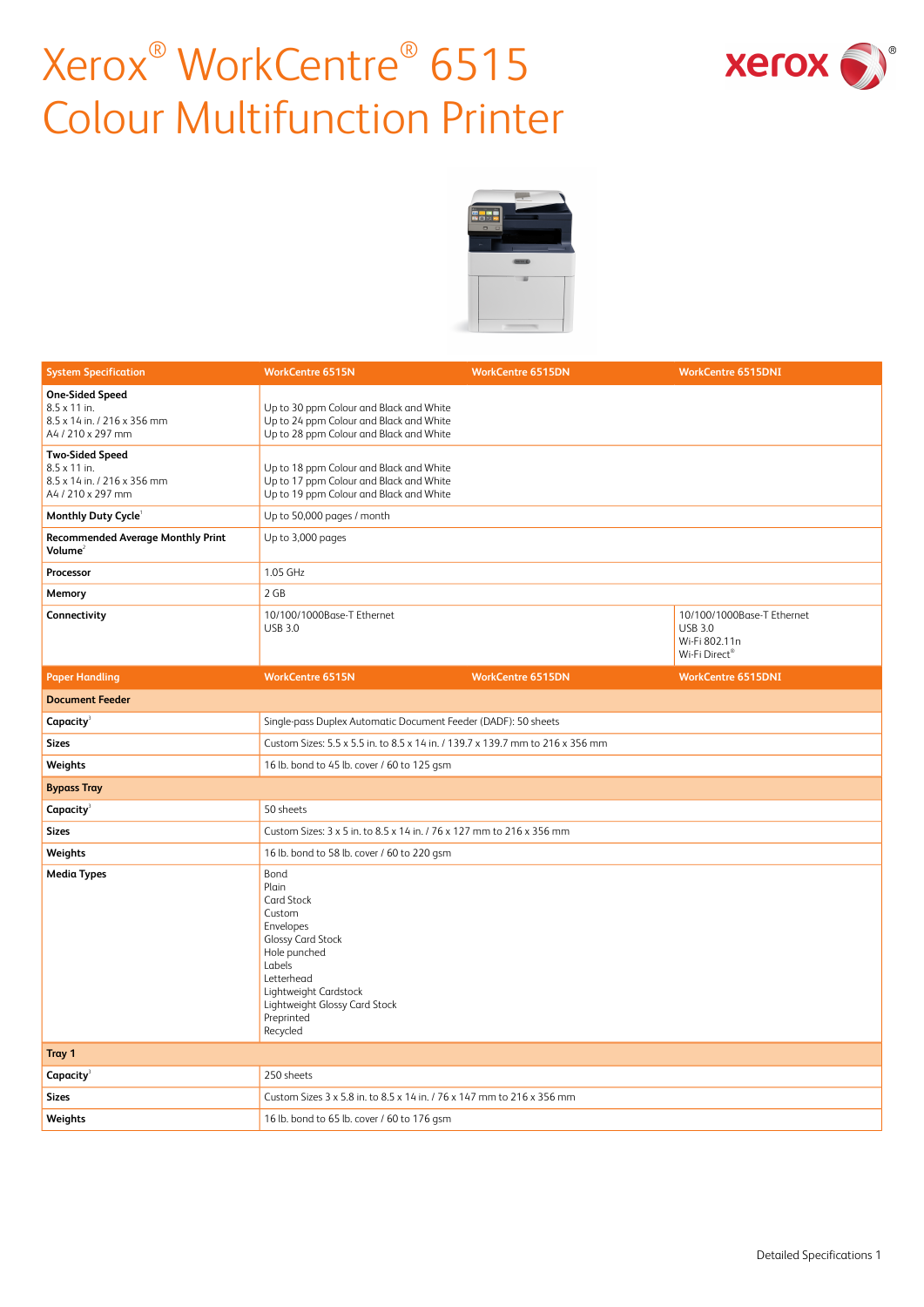| Tray 1                                                    |                                                                                                                                                                                                                   |                          |                           |
|-----------------------------------------------------------|-------------------------------------------------------------------------------------------------------------------------------------------------------------------------------------------------------------------|--------------------------|---------------------------|
| <b>Media Types</b>                                        | Bond<br>Plain<br><b>Card Stock</b><br>Custom<br>Envelopes<br><b>Glossy Card Stock</b><br>Hole punched<br>Labels<br>Letterhead<br>Lightweight Cardstock<br>Lightweight Glossy Card Stock<br>Preprinted<br>Recycled |                          |                           |
| <b>Optional Tray 2</b>                                    |                                                                                                                                                                                                                   |                          |                           |
| Capacity <sup>3</sup>                                     | 550 sheets                                                                                                                                                                                                        |                          |                           |
| <b>Sizes</b>                                              | Custom Sizes: 3 x 7.5 in. to 8.5 x 14 in. / 76 x 191 mm to 216 x 356 mm                                                                                                                                           |                          |                           |
| Weights                                                   | 16 lb. bond to 65 lb. cover / 60 to 176 gsm                                                                                                                                                                       |                          |                           |
| <b>Media Types</b>                                        | Bond<br>Plain<br><b>Card Stock</b><br>Custom<br><b>Glossy Card Stock</b><br>Hole punched<br>Letterhead<br>Lightweight Cardstock<br>Lightweight Glossy Card Stock<br>Preprinted<br>Recycled                        |                          |                           |
| <b>Total Capacity</b>                                     |                                                                                                                                                                                                                   |                          |                           |
| <b>Device Standard Capacity<sup>3</sup></b>               | 300 sheets                                                                                                                                                                                                        |                          |                           |
| <b>Device Total Capacity<sup>3</sup></b>                  | 850 sheets                                                                                                                                                                                                        |                          |                           |
| <b>Paper Output</b>                                       |                                                                                                                                                                                                                   |                          |                           |
| Output Capacity <sup>3</sup>                              | 150 sheets                                                                                                                                                                                                        |                          |                           |
|                                                           |                                                                                                                                                                                                                   |                          |                           |
| <b>Automatic 2-Sided</b>                                  | Optional                                                                                                                                                                                                          | Standard                 |                           |
| <b>Device Specification</b>                               | <b>WorkCentre 6515N</b>                                                                                                                                                                                           | <b>WorkCentre 6515DN</b> | <b>WorkCentre 6515DNI</b> |
| <b>Electrical Requirements</b>                            |                                                                                                                                                                                                                   |                          |                           |
| <b>North America</b>                                      | Voltage: 120 VAC +/- 10%<br>Frequency: 60 Hz +/- 3 Hz, 12A                                                                                                                                                        |                          |                           |
| <b>Europe</b>                                             | Voltage: 220-240 VAC +/- 10%<br>Frequency: $50$ Hz $+/-$ 3 Hz, 6A                                                                                                                                                 |                          |                           |
| <b>Power Consumption</b>                                  |                                                                                                                                                                                                                   |                          |                           |
| Operation <sup>4</sup>                                    | 120V: Maximum 350 watts<br>220V: Maximum 370 watts                                                                                                                                                                |                          |                           |
| Standby Mode <sup>4</sup>                                 | 120V: Maximum 51 watts<br>220V: Maximum 52 watts                                                                                                                                                                  |                          |                           |
| Power Off Mode <sup>4</sup>                               | 120V: Maximum 0.2 watts<br>220V: Maximum 0.3 watts                                                                                                                                                                |                          |                           |
| Sleep Mode <sup>4</sup>                                   | 120V: Maximum 1.1 watts<br>220V: Maximum 1.2 watts                                                                                                                                                                |                          |                           |
| <b>Warm-up (from Sleep Mode)</b>                          | As fast as 27 seconds                                                                                                                                                                                             |                          |                           |
| <b>Operating Environment</b>                              |                                                                                                                                                                                                                   |                          |                           |
| <b>Required Temperature Range</b><br>Storage<br>Operating | -4°F to 104°F / -20°C to 40°C<br>41°F to 90°F / 5°C to 32°C                                                                                                                                                       |                          |                           |
| <b>Required Reletive Humidity</b>                         | 15% to 85%                                                                                                                                                                                                        |                          |                           |
| <b>Sound Power Levels</b><br>Operating<br>Standby         | 6.84 B or less<br>4.25 B or less                                                                                                                                                                                  |                          |                           |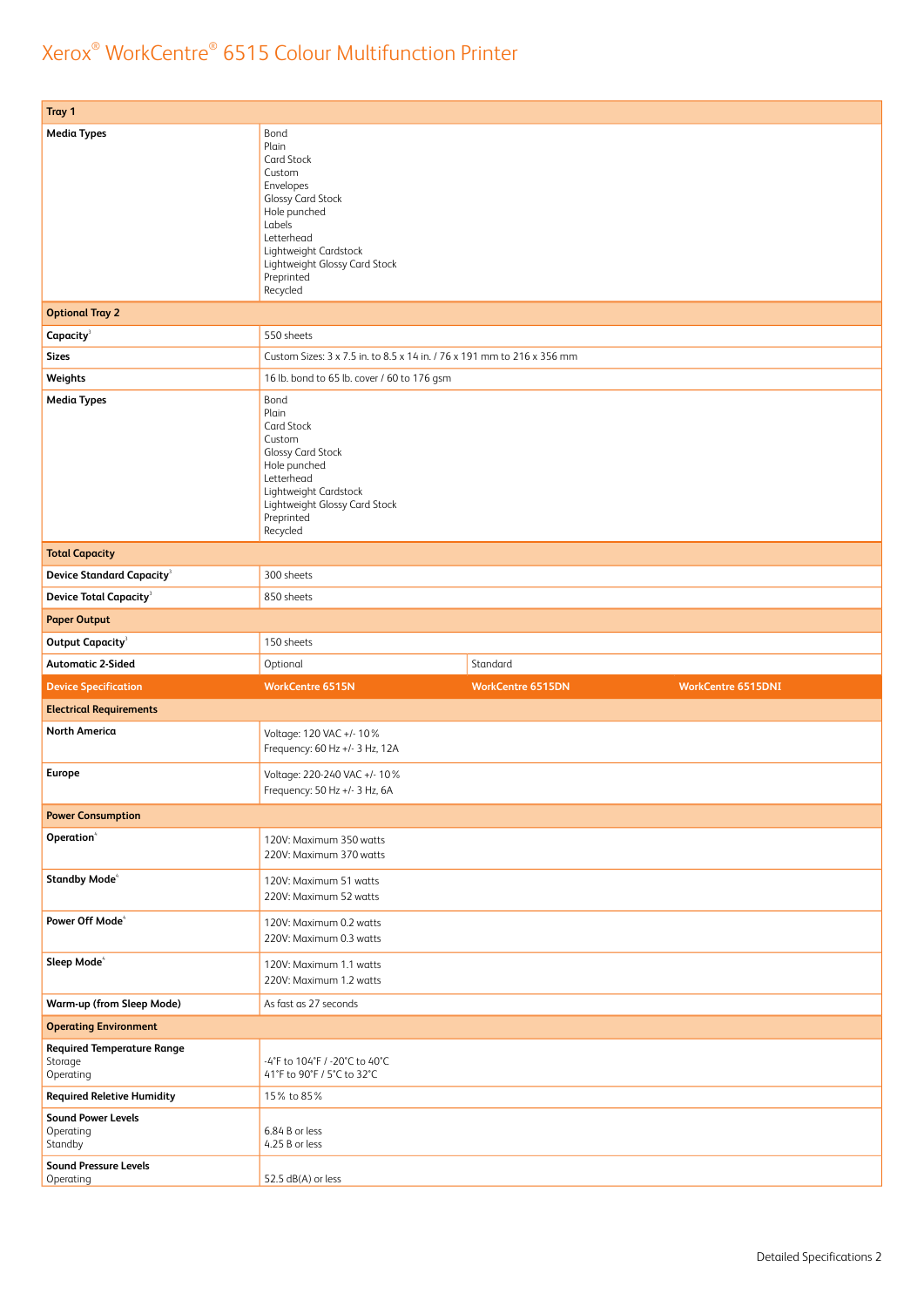| <b>Operating Environment</b>                      |                                                                                                                                                                                                                                                                                                                                                                                                                                                                                                                                                                                                              |                          |                           |
|---------------------------------------------------|--------------------------------------------------------------------------------------------------------------------------------------------------------------------------------------------------------------------------------------------------------------------------------------------------------------------------------------------------------------------------------------------------------------------------------------------------------------------------------------------------------------------------------------------------------------------------------------------------------------|--------------------------|---------------------------|
| Standby                                           | $26.3$ dB(A) or less                                                                                                                                                                                                                                                                                                                                                                                                                                                                                                                                                                                         |                          |                           |
| <b>Dimensions and Weight (unpackaged)</b>         |                                                                                                                                                                                                                                                                                                                                                                                                                                                                                                                                                                                                              |                          |                           |
| Workcentre 6515N, DN, and DNI                     | Width: 16.5 in. / 420 mm<br>Depth: 19.9 in. / 506 mm<br>Height: 19.7 in. / 500 mm<br>Weight: 67.7 lb. / 30.7 kg                                                                                                                                                                                                                                                                                                                                                                                                                                                                                              |                          |                           |
| 550-sheet Paper Tray                              | Width: 16.5 in. / 420 mm<br>Depth: 18.3 in. / 465 mm<br>Height: 5.9 in. / 150 mm<br>Weight: 14.8 lb. / 6.7 kg                                                                                                                                                                                                                                                                                                                                                                                                                                                                                                |                          |                           |
| <b>Dimensions and Weight (packaged)</b>           |                                                                                                                                                                                                                                                                                                                                                                                                                                                                                                                                                                                                              |                          |                           |
| Workcentre 6515N, DN, and DNI                     | Width: 25 in. / 634 mm<br>Depth: 22.8 in. / 580 mm<br>Height: 26 in. / 659 mm<br>Weight: 79.8 lb. / 36.2 kg                                                                                                                                                                                                                                                                                                                                                                                                                                                                                                  |                          |                           |
| 550-sheet Paper Tray                              | Width: 21.1 in. / 535 mm<br>Depth: 23 in. / 584 mm<br>Height: 9.8 in. / 248 mm<br>Weight: 18.7 lb. / 8.5 kg                                                                                                                                                                                                                                                                                                                                                                                                                                                                                                  |                          |                           |
| <b>System Certification/Regulatory Compliance</b> |                                                                                                                                                                                                                                                                                                                                                                                                                                                                                                                                                                                                              |                          |                           |
| <b>Certifications</b>                             | FCC Part 15 Class A<br>FCC Part 68<br>CE Mark applicable to Directives 2006/95/EC, 2004/108/EC and 1999/5/EC<br>UL 60950-1/CSA 60950-1-07, 2nd Edition<br><b>NOM</b><br><b>GS Mark</b><br>EAC<br>Citrix <sup>™</sup> Certified<br>Cerner (undergoing evaluation)<br>Apple® AirPrint® certification<br>Google Cloud Print <sup>™</sup> Certification<br>Mopria <sup>®</sup> certified<br>Wi-Fi Alliance Certified<br><b>Blue Angel</b><br>MEDITECH<br><b>ENERGY STAR®</b><br>ECOLOGO®<br><b>EPEAT (United States)</b><br>To view the latest list of certifications, go to www.xerox.com/OfficeCertifications. |                          |                           |
| Copy                                              | <b>WorkCentre 6515N</b>                                                                                                                                                                                                                                                                                                                                                                                                                                                                                                                                                                                      | <b>WorkCentre 6515DN</b> | <b>WorkCentre 6515DNI</b> |
| <b>Document Scanner</b>                           | Single-pass Duplex Automatic Document Feeder (DADF) with 50-sheet capacity                                                                                                                                                                                                                                                                                                                                                                                                                                                                                                                                   |                          |                           |
| <b>Document Scanner Size</b>                      | Platen: Up to 8.5 x 11.7 in / A4<br>DADF: 8.5 x 14 in. / 216 x 356 mm                                                                                                                                                                                                                                                                                                                                                                                                                                                                                                                                        |                          |                           |
| <b>Simplex Speed</b>                              | Black and White: Up to 25 cpm (copies per minute) 8.5 x 11 in. / A4 / 210 x 297 mm<br>Colour: Up to 12 cpm (copies per minute) 8.5 x 11 in. / A4 / 210 x 297 mm                                                                                                                                                                                                                                                                                                                                                                                                                                              |                          |                           |
| <b>Duplex Speed</b>                               | Black and White: Up to 37 cpm (copies per minute) 8.5 x 11 in. / A4 / 210 x 297 mm<br>Colour: Up to 21 cpm (copies per minute) 8.5 x 11 in. / A4 / 210 x 297 mm                                                                                                                                                                                                                                                                                                                                                                                                                                              |                          |                           |
| First-Copy-Out Time                               | As fast as 12 seconds from the Platen                                                                                                                                                                                                                                                                                                                                                                                                                                                                                                                                                                        |                          |                           |
| Sides (input:output)                              | 1:1, 1:2, 2:2, and 2:1                                                                                                                                                                                                                                                                                                                                                                                                                                                                                                                                                                                       |                          |                           |
| Quantity                                          | 1 to 999                                                                                                                                                                                                                                                                                                                                                                                                                                                                                                                                                                                                     |                          |                           |
| Resolution                                        | Up to 600 x 600 dpi                                                                                                                                                                                                                                                                                                                                                                                                                                                                                                                                                                                          |                          |                           |
| <b>Reduction/Enlargement</b>                      | Variable zoom from 25% to 400% in 1% increments                                                                                                                                                                                                                                                                                                                                                                                                                                                                                                                                                              |                          |                           |
| Concurrency                                       | Concurrent scanning and printing                                                                                                                                                                                                                                                                                                                                                                                                                                                                                                                                                                             |                          |                           |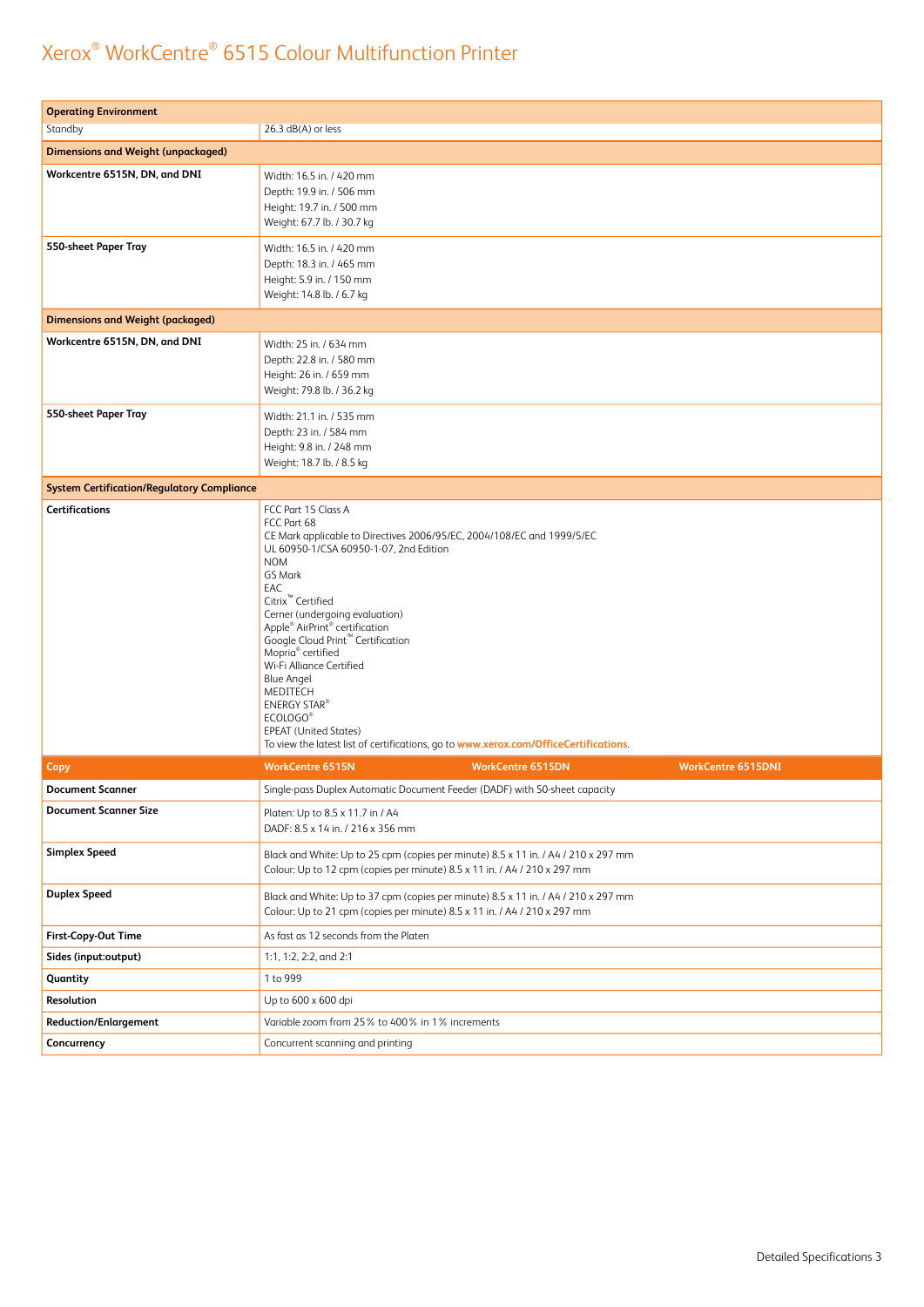| Copy                                                  | <b>WorkCentre 6515N</b>                                                                                                                                                                                                                                                                                          | <b>WorkCentre 6515DN</b>                                                                                                                                                                                                                                                                                                                                                                                                                  | <b>WorkCentre 6515DNI</b> |
|-------------------------------------------------------|------------------------------------------------------------------------------------------------------------------------------------------------------------------------------------------------------------------------------------------------------------------------------------------------------------------|-------------------------------------------------------------------------------------------------------------------------------------------------------------------------------------------------------------------------------------------------------------------------------------------------------------------------------------------------------------------------------------------------------------------------------------------|---------------------------|
| <b>Copy Features</b>                                  | Automatic Background Suppression<br><b>Book Copying</b><br>Book Copying with Centre Erase<br>Collation<br>Darkness Control<br><b>Edge Erase</b><br><b>ID Card Copy</b><br>N-up<br>Reduce/Enlarge (25%-400%)<br>Image Shift<br>Original Type<br>Sample Copy<br>Sharpness                                          |                                                                                                                                                                                                                                                                                                                                                                                                                                           |                           |
| Print                                                 | <b>WorkCentre 6515N</b>                                                                                                                                                                                                                                                                                          | <b>WorkCentre 6515DN</b>                                                                                                                                                                                                                                                                                                                                                                                                                  | <b>WorkCentre 6515DNI</b> |
| First-Page-Out Time                                   | As fast as 12 seconds Colour and Black and White                                                                                                                                                                                                                                                                 |                                                                                                                                                                                                                                                                                                                                                                                                                                           |                           |
| Resolution                                            | Up to 1200 x 2400 dpi                                                                                                                                                                                                                                                                                            |                                                                                                                                                                                                                                                                                                                                                                                                                                           |                           |
| <b>Page Description Languages</b>                     | Adobe® PostScript® 3™<br>PCL® 5e, 6<br>PDF<br><b>TIFF</b>                                                                                                                                                                                                                                                        |                                                                                                                                                                                                                                                                                                                                                                                                                                           |                           |
| <b>Maximum Print Area</b>                             | 4 mm from all edges                                                                                                                                                                                                                                                                                              |                                                                                                                                                                                                                                                                                                                                                                                                                                           |                           |
| <b>Print Features</b>                                 | <b>Banner Sheets</b><br><b>Booklet Print</b><br>Cover / Separators<br>Draft Mode<br>Fit to Page<br>N-up<br>Overlays<br>PANTONE® Colour Calibrated Solid-colour Simulations<br>Personal Print<br>Poster Printing<br>Proof Print<br><b>RAM Collation</b><br>Run Black<br>Saved Print<br>Secure Print<br>Watermarks |                                                                                                                                                                                                                                                                                                                                                                                                                                           |                           |
| <b>Print from USB</b>                                 | Allows walk-up printing from Type A USB port<br>Supports direct printing from computer via Type B USB port<br>Supported file formats: PDF, JPEG, TIFF, XPS                                                                                                                                                       |                                                                                                                                                                                                                                                                                                                                                                                                                                           |                           |
| <b>Operating Systems</b>                              | Mac OS® version 10.5 and higher<br>Citrix®<br>Redhat <sup>®</sup> Enterprise<br>Linux <sup>®</sup><br>IBM® AIX® 5<br>HP-UX® 11iv2<br>Oracle <sup>®</sup> Solaris 9, 10<br>Fedora Core 12-15<br>SUSE <sup>®</sup>                                                                                                 | Windows®, 7, 8, 10, Server 2000, Server 2003, Server 2008, Server 2008 R2, Server 2012                                                                                                                                                                                                                                                                                                                                                    |                           |
| <b>Network Protocols</b>                              | <b>SMB</b><br>SMTP, Secure SMTP<br>LDAP, Secure LDAP<br>Bonjour <sup>®</sup> / Airprint <sup>®</sup><br><b>FTP</b><br>Most protocols not in use can be disabled                                                                                                                                                  | TCP/IP: HTTP/HTTPS, IPP, LPR/LDP, Raw Socket Printing/Port 9100, IPv4/IPv6, WSD                                                                                                                                                                                                                                                                                                                                                           |                           |
| <b>Administrative Protocols</b>                       | DHCP, SNMP v2/3, WINS, DHCP Autonet, TLS, SNTP, MDNS                                                                                                                                                                                                                                                             |                                                                                                                                                                                                                                                                                                                                                                                                                                           |                           |
| <b>Font Capability</b>                                | 136 PostScript fonts<br>88 PCL fonts                                                                                                                                                                                                                                                                             |                                                                                                                                                                                                                                                                                                                                                                                                                                           |                           |
| <b>Mobile Solutions and Mobile Device Apps</b>        |                                                                                                                                                                                                                                                                                                                  |                                                                                                                                                                                                                                                                                                                                                                                                                                           |                           |
| Xerox <sup>®</sup> Mobile Express Driver <sup>®</sup> | IT.                                                                                                                                                                                                                                                                                                              | Makes it easy for mobile users to find, use and manage Xerox® and non Xerox® devices in every new location. Plug into a new network, and<br>Mobile Express Driver automatically discovers available printers and provides status and capability information. Save a list of "favourite"<br>printers for each location, store application print settings for use on any printer in any network, and greatly reduce mobile support calls to |                           |
| Xerox <sup>®</sup> Global Print Driver <sup>®</sup>   |                                                                                                                                                                                                                                                                                                                  | A truly universal print driver that lets IT administrators install, upgrade and manage Xerox® and non Xerox® devices from a single driver. It<br>provides a consistent, easy-to-use interface for end-users, reducing the number of support calls, and simplifying print services management.                                                                                                                                             |                           |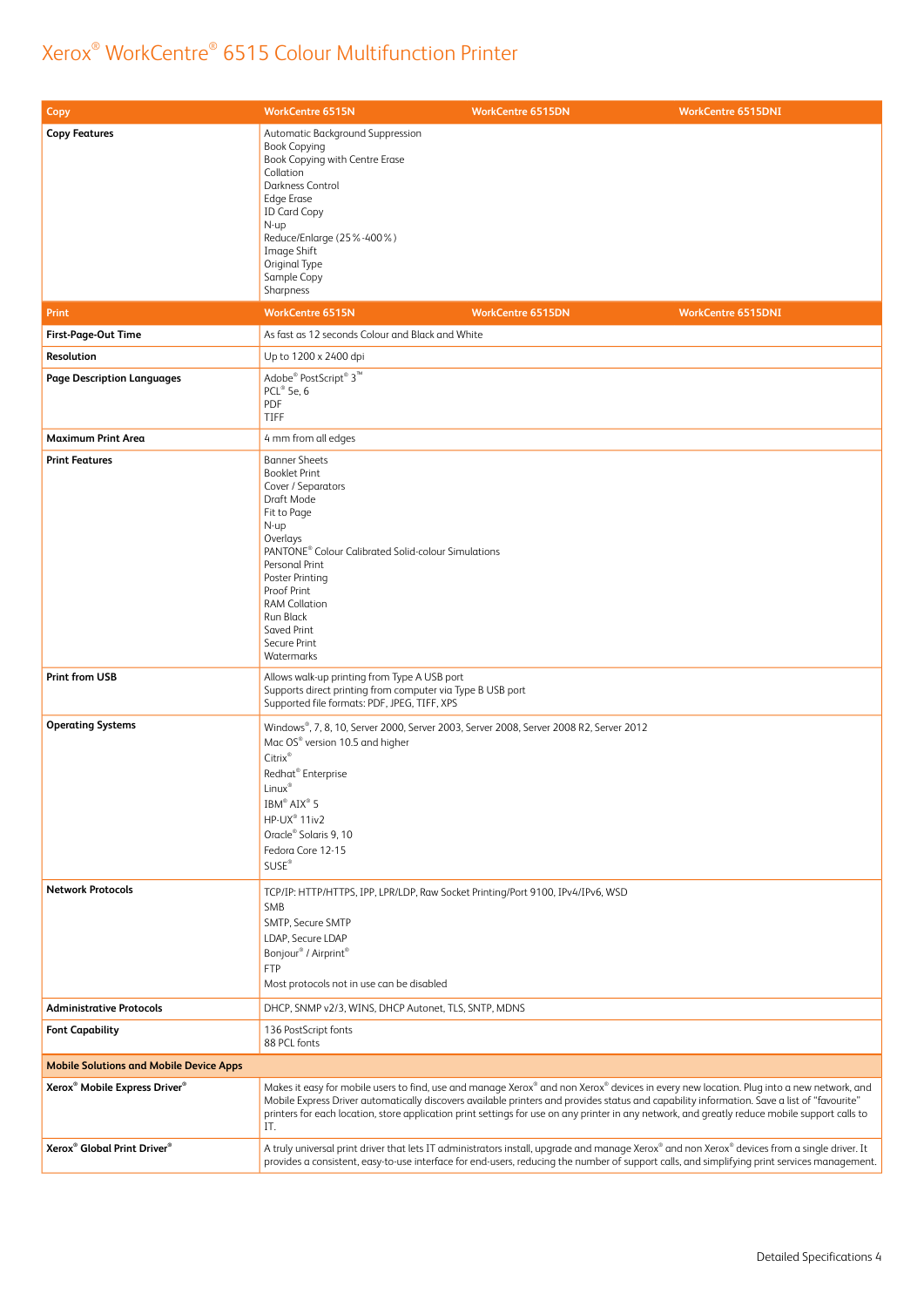| <b>Mobile Solutions and Mobile Device Apps</b>                                                    |                                                                                                                                                                                                                                                                                                                                                                                                                                                                                                                          |
|---------------------------------------------------------------------------------------------------|--------------------------------------------------------------------------------------------------------------------------------------------------------------------------------------------------------------------------------------------------------------------------------------------------------------------------------------------------------------------------------------------------------------------------------------------------------------------------------------------------------------------------|
| Apple <sup>®</sup> AirPrint <sup>®</sup>                                                          | Print email, photos and important office documents directly from an Apple iPhone® or iPad® with no drivers to install and no cables to connect.<br>With AirPrint, an iPhone or iPad automatically locates and connects to the AirPrint-enabled device over the office Wi-Fi network.                                                                                                                                                                                                                                     |
| Google Cloud Print <sup>™</sup>                                                                   | Google Cloud Print connects print devices to the web, enabling users to print the applications they use every day from smartphones, tablets,<br>Chromebook <sup>™</sup> notebook computers and any other web-connected device.                                                                                                                                                                                                                                                                                           |
| Xerox <sup>®</sup> Print Service Plug-in for Android <sup>™</sup><br>(Free at Google Play™ Store) | The Xerox® Print Service Plug-in for Android KitKat (4.4 or greater) devices streamlines mobile printing without third-party apps or additional<br>print drivers. You can easily print photos, Web pages and documents when your mobile device is connected to multifunction printers using a<br>wireless network. A robust print option set includes two-sided printing, stapling and secure code release. A free download is available from<br>the Google Play™ store.                                                 |
| Xerox <sup>®</sup> Mobile Link App (Free at Google Play)<br>Store and Apple® App Store)           | The Xerox® Mobile Link App allows you to scan, email and fax from your phone or tablet by connecting with our multifunction printers and<br>send data to and print data from cloud storage. It is easy to create Mobile Link One-Touch Workflows between a mobile device and a multi-<br>function printer. Using a manual address or QR code identification for pairing, automatic device discovery makes it easy to find and pair a<br>mobile device with a nearby Xerox® multifunction printer. (Available early 2017) |
| Xerox <sup>®</sup> Wireless Print Solutions Adapter (Op-<br>tional)                               | The Xerox® Wireless Print Solutions Adapter seamlessly connects your Xerox® printer or MFP to modern mobile and desktop workflows, regardless<br>of your office environment. For more information, visit www.xerox.com/WPSA                                                                                                                                                                                                                                                                                              |
| Scan                                                                                              | <b>WorkCentre 6515N</b><br><b>WorkCentre 6515DN</b><br><b>WorkCentre 6515DNI</b>                                                                                                                                                                                                                                                                                                                                                                                                                                         |
| Capability                                                                                        | Colour and Black-and-white                                                                                                                                                                                                                                                                                                                                                                                                                                                                                               |
| Concurrency                                                                                       | Scan while the system is printing copy or network print jobs, or while it is transferring scan to network or fax jobs                                                                                                                                                                                                                                                                                                                                                                                                    |
| <b>Input Speed - Black and White</b>                                                              | Scan up to 37 ipm - 8.5 x 11 in. / A4 / 210 x 297 mm                                                                                                                                                                                                                                                                                                                                                                                                                                                                     |
| <b>Input Speed - Colour</b>                                                                       | Scan up to 21 ipm - 8.5 x 11 in. / A4 / 210 x 297 mm                                                                                                                                                                                                                                                                                                                                                                                                                                                                     |
| Resolution                                                                                        | Optical - 600 x 600 dpi                                                                                                                                                                                                                                                                                                                                                                                                                                                                                                  |
| <b>Bit Depth</b>                                                                                  | 24-bit Colour / 8-bit Greyscale                                                                                                                                                                                                                                                                                                                                                                                                                                                                                          |
| Maximum Scan Area                                                                                 | Platen: Up to 8.5 x 11.7 in. / A4<br>Document Feeder: Up to 8.5 x 14 in. / 216 x 356 mm                                                                                                                                                                                                                                                                                                                                                                                                                                  |
| <b>Network Filing Protocol</b>                                                                    | <b>FTP</b><br><b>SMTP</b><br>SMB/SMB2                                                                                                                                                                                                                                                                                                                                                                                                                                                                                    |
| <b>File Formats</b>                                                                               | JPG<br>Single-page and Multi-page TIFF<br><b>PDF</b><br>Searchable PDF with integrated OCR                                                                                                                                                                                                                                                                                                                                                                                                                               |
| <b>Scan Driver Compatibility</b>                                                                  | WIA<br><b>TWAIN</b>                                                                                                                                                                                                                                                                                                                                                                                                                                                                                                      |
| <b>Supported Scan Destinations</b>                                                                | Scan to Email (local address book or LDAP integration)<br>Scan to Network (via FTP/SMB)<br>Scan to USB Memory Device<br>Scan to Email (SMTP)<br>Scan to WSD<br>Scan to Application (TWAIN USB/Network)<br>Scan to WIA (USB/WSD Scan)<br>Scan to Mac 10.9 or later (USB/Network/Mac ICA)<br>Scan to Local PC<br>Scan to Network Computer (SMB/FTP)<br>Scan to Multiple Destinations in a Single Scan Job                                                                                                                  |
| <b>Security</b>                                                                                   | <b>WorkCentre 6515N</b><br><b>WorkCentre 6515DN</b><br><b>WorkCentre 6515DNI</b>                                                                                                                                                                                                                                                                                                                                                                                                                                         |
| <b>Security Features</b>                                                                          | Secure HTTPS (TLS)<br><b>IPsec</b><br>802.1x Authentication<br>S/MIMF<br>IP Filtering<br>Secure Print<br>Secure Fax Receive<br>SNMP <sub>v3</sub><br>LDAP (SASL)<br>Network Authentication<br>Kerberos Authentication (Unix / Linux / Windows ADS)                                                                                                                                                                                                                                                                       |
| $Fax^5$                                                                                           | <b>WorkCentre 6515DN</b><br><b>WorkCentre 6515N</b><br><b>WorkCentre 6515DNI</b>                                                                                                                                                                                                                                                                                                                                                                                                                                         |
| <b>Fax Speed</b>                                                                                  | 33.6 Kbps                                                                                                                                                                                                                                                                                                                                                                                                                                                                                                                |
| Memory                                                                                            | 4 MB                                                                                                                                                                                                                                                                                                                                                                                                                                                                                                                     |
| Resolution                                                                                        | Up to 400 x 400 dpi                                                                                                                                                                                                                                                                                                                                                                                                                                                                                                      |
| Compression                                                                                       | MH/MR/MMR/JBIG                                                                                                                                                                                                                                                                                                                                                                                                                                                                                                           |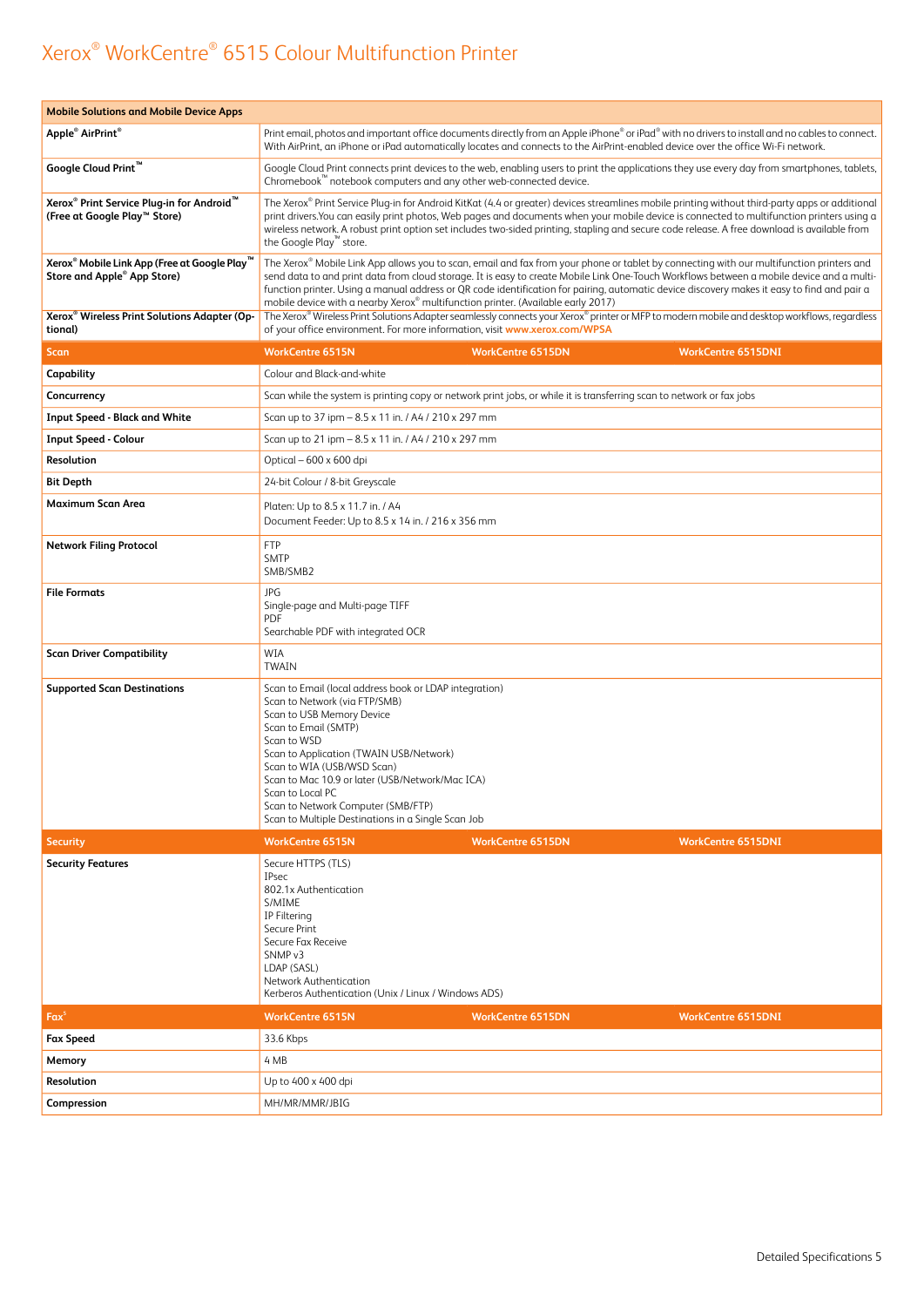| $Fax^5$                                                             | <b>WorkCentre 6515N</b><br><b>WorkCentre 6515DN</b>                                                                                                                                                                                                                                                                                                                                                                                                                 |                                                  | <b>WorkCentre 6515DNI</b> |
|---------------------------------------------------------------------|---------------------------------------------------------------------------------------------------------------------------------------------------------------------------------------------------------------------------------------------------------------------------------------------------------------------------------------------------------------------------------------------------------------------------------------------------------------------|--------------------------------------------------|---------------------------|
| <b>Fax Features</b>                                                 | Broadcast Sending (up to 200 destinations)<br>Delayed Start (up to 24 hours)<br>Distinctive Ring Pattern Detection<br>Fax Address Book (up to 200 speed dials)<br>Fax Forward to Email<br>Fax Forwarding and Local Print<br>Polling Receive<br>Reject Junk Fax<br>Secure Fax Receive                                                                                                                                                                                |                                                  |                           |
| <b>Device Management</b>                                            |                                                                                                                                                                                                                                                                                                                                                                                                                                                                     |                                                  |                           |
| <b>Xerox<sup>®</sup></b> CentreWare <sup>®</sup> Web                |                                                                                                                                                                                                                                                                                                                                                                                                                                                                     |                                                  |                           |
|                                                                     | • A Web-based server application for network administrators that permits web browser-based device management from any workstation,<br>whether running Windows or UNIX or any other operating system<br>. Works with any SNMP-managed printer from any manufacturer<br>• Provides help with device discovery and installations, health checks and troubleshooting, and device upgrades, as well as basic accounting<br>and asset management.                         |                                                  |                           |
| Xerox <sup>®</sup> Embedded Web Server - Integrated Device Web Page |                                                                                                                                                                                                                                                                                                                                                                                                                                                                     |                                                  |                           |
| <b>Device Status</b>                                                | Web server embedded<br>• Tray status/contents<br>• Consumables status                                                                                                                                                                                                                                                                                                                                                                                               |                                                  |                           |
| <b>Print Queue Viewing</b>                                          | Complete job print queue management-hold, release, promote and delete                                                                                                                                                                                                                                                                                                                                                                                               |                                                  |                           |
| <b>Job Submission</b>                                               | Print-ready files (PS, PCL®, PDF, XPS, JPEG)<br>Output feature selection                                                                                                                                                                                                                                                                                                                                                                                            |                                                  |                           |
| <b>Device Administration</b>                                        | Allows simple, remote installation setting of configuration options and management of the device.                                                                                                                                                                                                                                                                                                                                                                   |                                                  |                           |
| <b>Browsers</b>                                                     | Microsoft <sup>®</sup> Internet Explorer 11<br>Microsoft Edge <sup>™</sup> 38<br>Mozilla <sup>™</sup> Firefox <sup>®</sup> 48<br>Apple® Safari® 9.1<br>Google Chrome™ 52<br>Opera <sup>™</sup> 39                                                                                                                                                                                                                                                                   |                                                  |                           |
| <b>Remote Print Services</b>                                        |                                                                                                                                                                                                                                                                                                                                                                                                                                                                     |                                                  |                           |
| Xerox <sup>®</sup> MeterAssistant <sup>®</sup> Service              | Automates the process of collecting and submitting meter reads for tracking and billing of Xerox® device usage. Eliminates the need for time-<br>consumingend-user involvement and ensures that meter reads are submitted to Xerox on time.                                                                                                                                                                                                                         |                                                  |                           |
| Xerox <sup>®</sup> SuppliesAssistant <sup>®</sup> Service           | Automatically orders supplies for Xerox® output devices based on actual usage, eliminating the need to manually manage supplies inventory.                                                                                                                                                                                                                                                                                                                          |                                                  |                           |
| <b>Maintenance Assistant</b>                                        | Offers a fast (and free) way to resolve potential issues and receive assistance and automate the troubleshooting/repair process. Diagnostic<br>data is sent to Xerox, allowing for problems to be solved faster with increased uptime.                                                                                                                                                                                                                              |                                                  |                           |
| <b>What's In The Box</b>                                            |                                                                                                                                                                                                                                                                                                                                                                                                                                                                     |                                                  |                           |
|                                                                     | • WorkCentre 6515 Colour Multifunction Printer<br>• Standard Capacity Print cartridge: One of each (Cyan, Magenta, Yellow: 1,000 print capacity <sup>6</sup> ; Black: 1,500 print capacity <sup>6</sup><br>. Software and Documentation CD (with User Manual, Quick Install Guide, Safety, Regulatory, Recycling and Disposal Guides, Print Drivers,<br>and Warranty Statement)<br>• Installation Guide<br>· Quick Use Guides<br>• Power cord<br>$\bullet$ Fax cord |                                                  |                           |
| <b>Supplies and Accessories</b>                                     | Quantity                                                                                                                                                                                                                                                                                                                                                                                                                                                            | <b>Part Number</b>                               |                           |
| <b>Supplies</b>                                                     |                                                                                                                                                                                                                                                                                                                                                                                                                                                                     |                                                  |                           |
| <b>Extra-High Capacity Print Cartridges</b>                         | Cyan: 4,300 standard pages <sup>6</sup><br>Magenta: 4,300 standard pages <sup>6</sup><br>Yellow: 4,300 standard pages <sup>6</sup>                                                                                                                                                                                                                                                                                                                                  | 106R03693<br>106R03694<br>106R03695              |                           |
| <b>High Capacity Print Cartridges</b>                               | Black: 5,500 standard pages <sup>6</sup><br>Cyan: 2,400 standard pages <sup>6</sup><br>Magenta: 2,400 standard pages <sup>6</sup><br>Yellow: 2,400 standard pages <sup>6</sup>                                                                                                                                                                                                                                                                                      | 106R03488<br>106R03485<br>106R03486<br>106R03487 |                           |
| <b>Standard Capacity Print Cartridges</b>                           | Black: 2,500 standard pages <sup>6</sup><br>Cyan: 1,000 standard pages <sup>6</sup><br>Magenta: 1,000 standard pages <sup>6</sup><br>Yellow: 1,000 standard pages <sup>6</sup>                                                                                                                                                                                                                                                                                      | 106R03484<br>106R03481<br>106R03482<br>106R03483 |                           |
| <b>Drum Cartridge</b>                                               | Black: 48,000 pages <sup>7</sup><br>Cyan: 48,000 pages <sup>7</sup><br>Magenta: 48,000 pages <sup>7</sup><br>Yellow: 48,000 pages <sup>7</sup>                                                                                                                                                                                                                                                                                                                      | 108R01420<br>108R01417<br>108R01418<br>108R01419 |                           |
| <b>Waste Cartridge</b>                                              | 30,000 pages                                                                                                                                                                                                                                                                                                                                                                                                                                                        | 108R01416                                        |                           |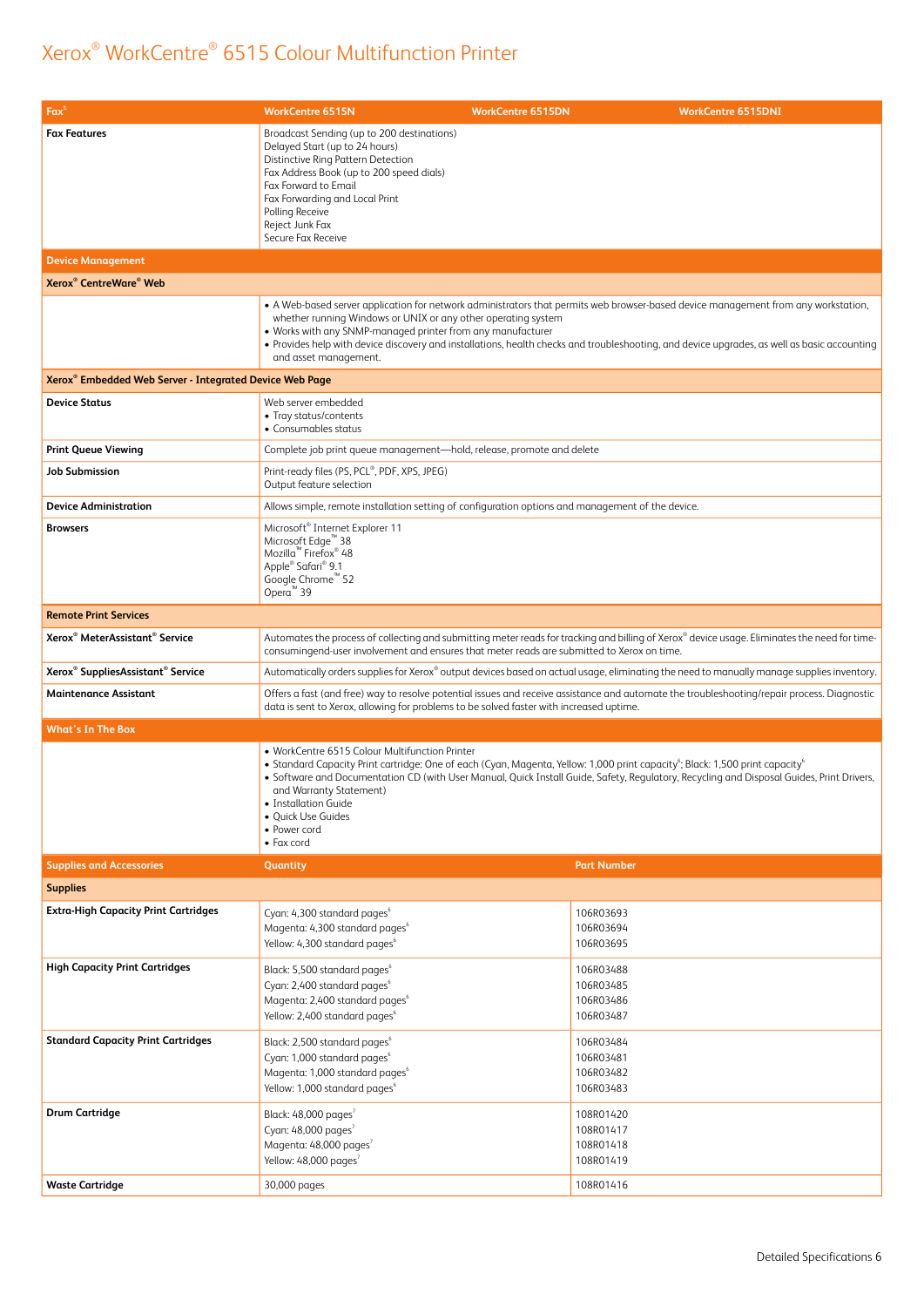| <b>Accessories</b>              |           |  |
|---------------------------------|-----------|--|
| 550-sheet Paper Tray            | 097S04765 |  |
| <b>Wireless Network Adapter</b> | 497K16750 |  |

<sup>1</sup> Maximum volume capacity expected in any one month. Not expected to be sustained on a regular basis.<br><sup>2</sup> Expected regular monthly throughput.<br><sup>4</sup> Paper capacities are based on 20 lb. / 75 gsm stock; capacities will vary